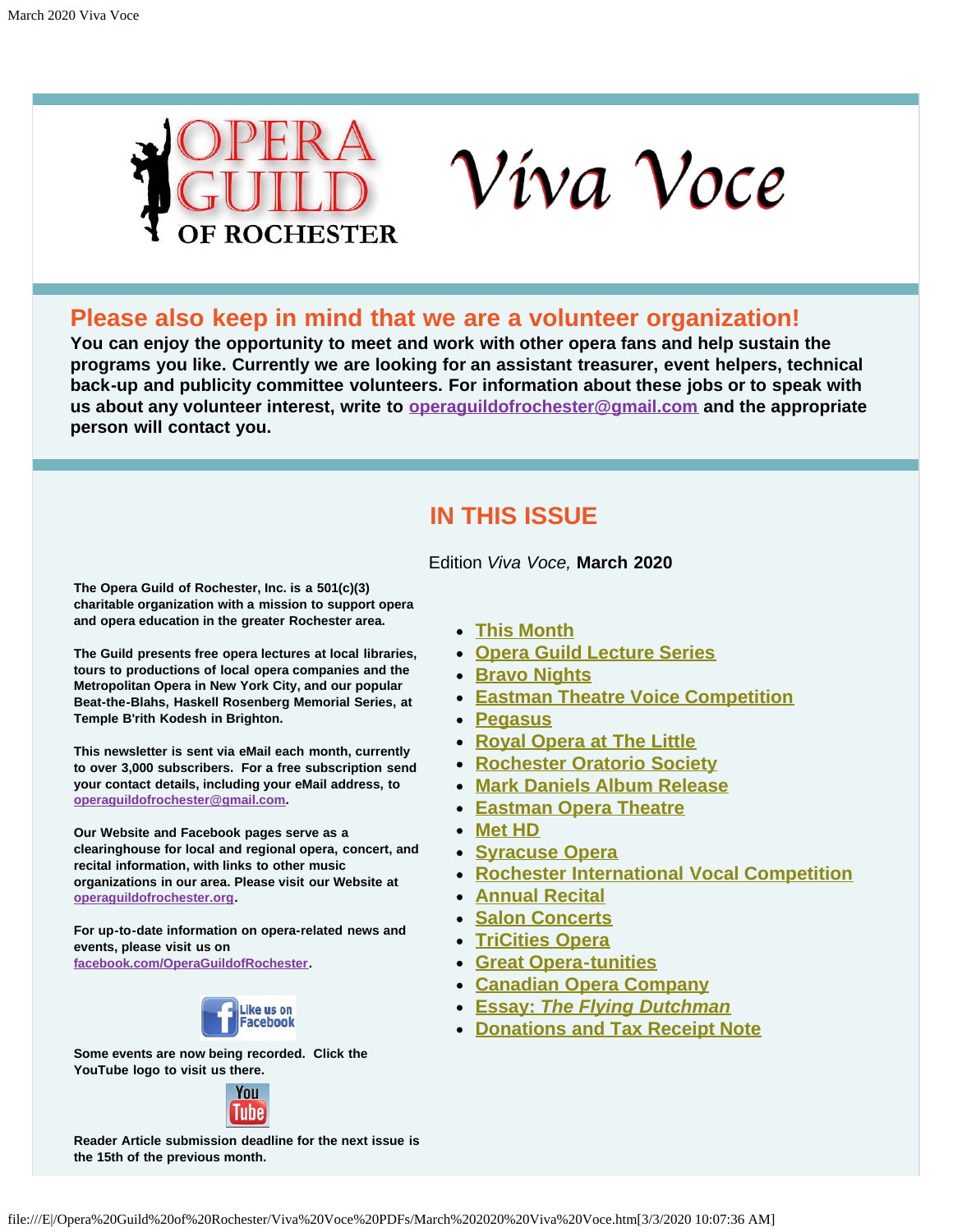

<span id="page-1-0"></span>

| <b>March 1</b>  | <b>Rochester Academy of Med</b> | <b>Salon Concert</b>      |
|-----------------|---------------------------------|---------------------------|
| <b>March 10</b> | <b>OGR Lecture Series</b>       | <b>Satyagraha</b>         |
| <b>March 14</b> | <b>Met HD Simulcast</b>         | <b>Der Fliegende Holl</b> |
| <b>March 15</b> | <b>Pegasus</b>                  | <b>The Panther and th</b> |
| <b>March 17</b> | <b>OGR Lecture Series</b>       | <b>Operatic Oddities</b>  |
| <b>March 24</b> | <b>OGR Lecture Series</b>       | <b>Simon Boccanegra</b>   |
| <b>March 29</b> | <b>Rochester Academy of Med</b> | <b>Salon Concert</b>      |
| March 29 and 31 | <b>ROH at The Little</b>        | <b>La Boheme</b>          |
| <b>March 31</b> | <b>OGR Lecture Series</b>       | <b>Verdi</b>              |

**March 14 Met HD Simulcast** *[Der Fliegende Holländer](#page-5-1)* **March 15 Pegasus** *[The Panther and the Rose](#page-2-2)*

#### **[Return to Contents](#page-0-0)**

# <span id="page-1-1"></span>**Opera Guild of Rochester Free lecture/Listening Series**

Brighton Library, 2300 Elmwood Ave. Tuesdays, 7-9 pm



Note: Due to the renovation taking place at the library, the February 25th lecture is CANCELLED. It will be rescheduled; watch *Viva Voce* for details.

March 10, Philip Glass' *Satyagraha*, David Dean. This is the second of Glass' trilogy of operas about great men in each of three fields of human endeavor. It concerns Gandhi and the fight for social justice in South Africa.

March 17, *Operatic Oddities, Singing Outside the Box*, Art Axelrod. Explores some opera scenes that do not follow the usual conventions of music drama and composition.

March 24, Verdi's *Simon Boccanegra*, Peter Dundas. From a Met telecast on Dec.29, 1984; Sherrill Milnes as Bocanegra, Anna Tomowa-Sintow as Amelea, conducted by James Levine. The New York Times: "...[I]t contains some of the most powerful music that Verdi ever wrote."

March 31, *Great Scenes from Verdi*, Rosalba Pisaturo. The title says it all!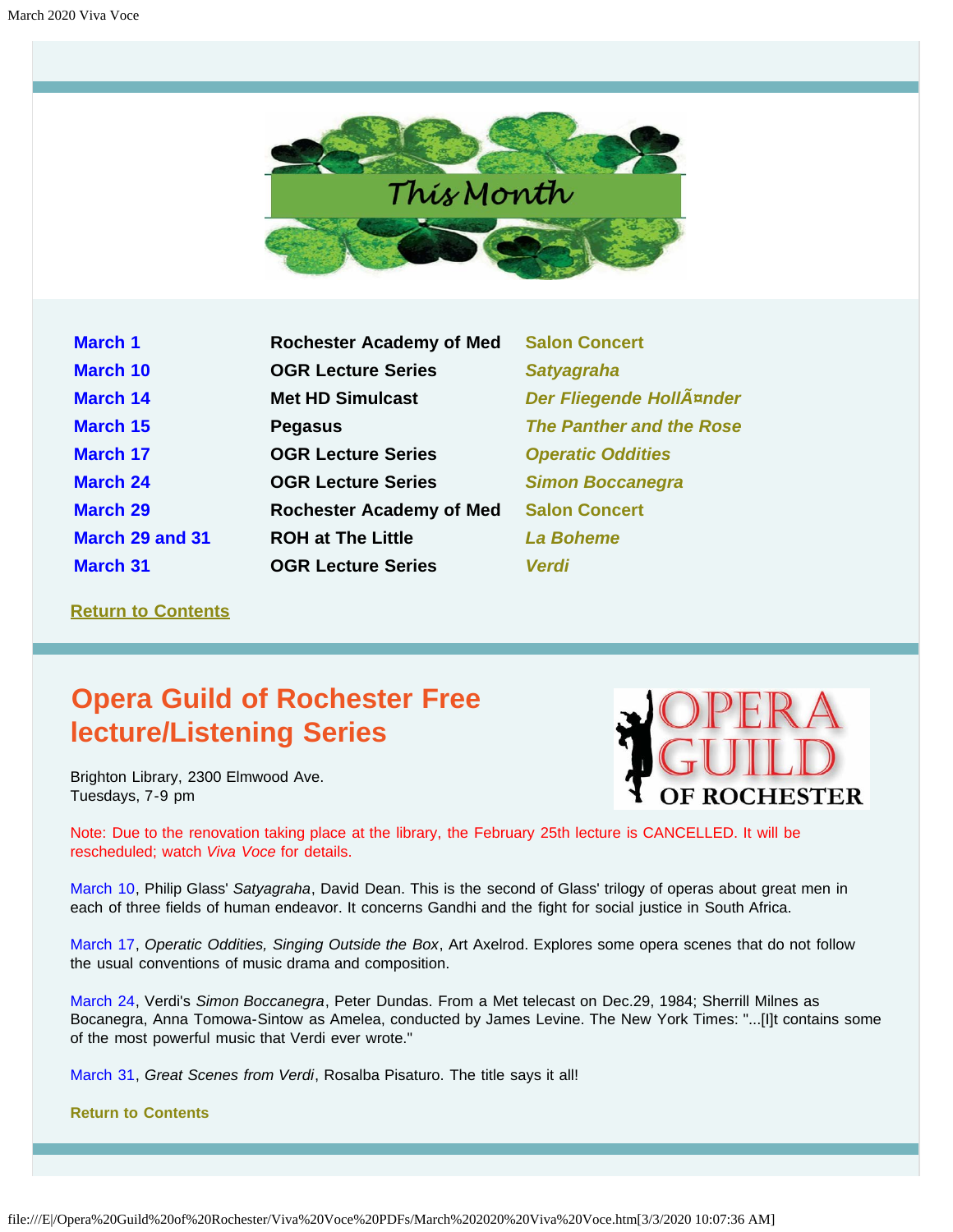<span id="page-2-0"></span>

# **Bravo Nights**

Bravo Nights are performances at The Little CafA © of opera and musical theater selections by talented local singers in an informal setting. They are appreciated by both seasoned opera fans and newcomers who wish to learn about the art form.

Mark your calendar for the remaining Bravo Nights in 2020:

Wednesday, June 10

Tuesday, September 29

Monday, November 30

The Little is located at 240 East Avenue, performances are 7-9 pm, and refreshments may be purchased at The Little CafAO.

## **[Return to Contents](#page-0-0)**

# <span id="page-2-1"></span>**Friends of Eastman Opera Voice Competition**

**The 2020 vocal competition winners are as follows:**

**First Place: Ye Ji Lee Second Place: Sophie Thompson Third Place: Patrick Graham Honorable Mention: Michael Aiello**

*FEO sponsors an annual Vocal Competition in which a number of Eastman's very best singers, selected by their teachers, compete for significant cash awards. It provides an opportunity for these singers to perform for a nationally*

<span id="page-2-2"></span>*or internationally recognized conductor, stage director, or impresario serving as adjudicator who give them valuable feedback.*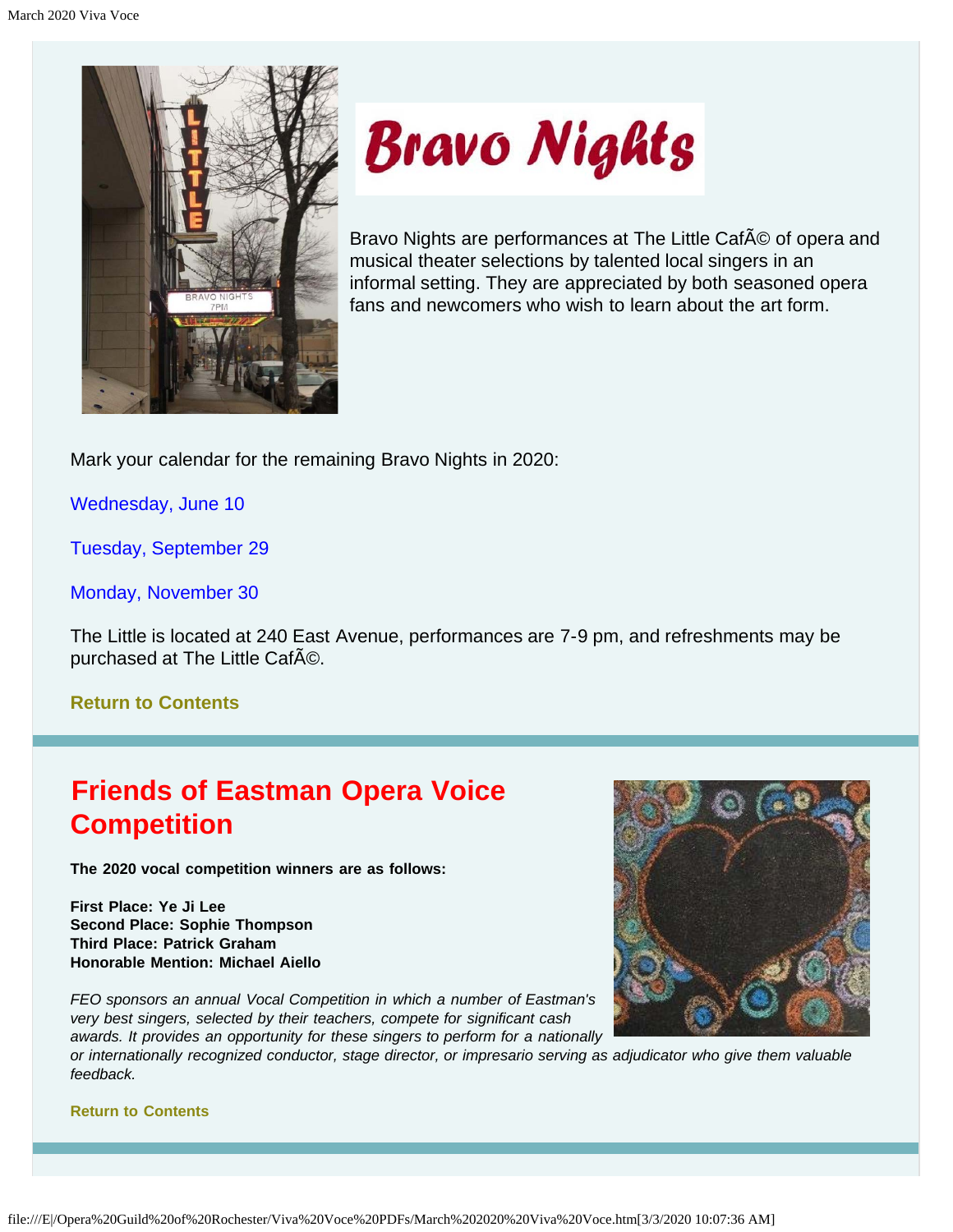





# The Panther and the Rose

March 15, 2020 @ 4 pm Downtown United Presbyterian Church, 121 N. Fitzhugh Street, Rochester

Medieval music from the Italian trecento: caccias, ballatas, and madrigales by Ciconia, Landini, and more. [Andrew Rader,](https://www.pegasusearlymusic.org/artist/andrew-rader/) countertenor [Jonas Budris,](https://www.pegasusearlymusic.org/artist/jonas-budris/) tenor [Dongmyung Ahn](https://www.pegasusearlymusic.org/artist/dongmyung-ahn/), Vielle [Christa Patton,](https://www.pegasusearlymusic.org/artist/christa-patton/) harp & recorder [Deborah Fox,](https://www.pegasusearlymusic.org/artist/deborah-fox/) lute

# Diderot Quartet with Jesse Blumberg

May 17, 2020 @ 4 pm Downtown United Presbyterian Church, 121 N. Fitzhugh St. Rochester

Haydn & Mendelssohn quartets plus song arrangements of Clara Schumann & Fanny Mendelssohn

[Jesse Blumberg](https://www.pegasusearlymusic.org/artist/jesse-blumberg/), baritone [Diderot String Quartet](https://www.pegasusearlymusic.org/artist/diderot-string-quartet/) Johanna Novom, Adriane Post, violins; Kyle Miller, viola; Paul Dwyer, cello

#### **[Return to Contents](#page-0-0)**

<span id="page-3-0"></span>

# **Royal Opera House Film Series at The Little**

**LA BOHEME Sunday Mar 29 (Noon) Tuesday Mar 31 (6pm)**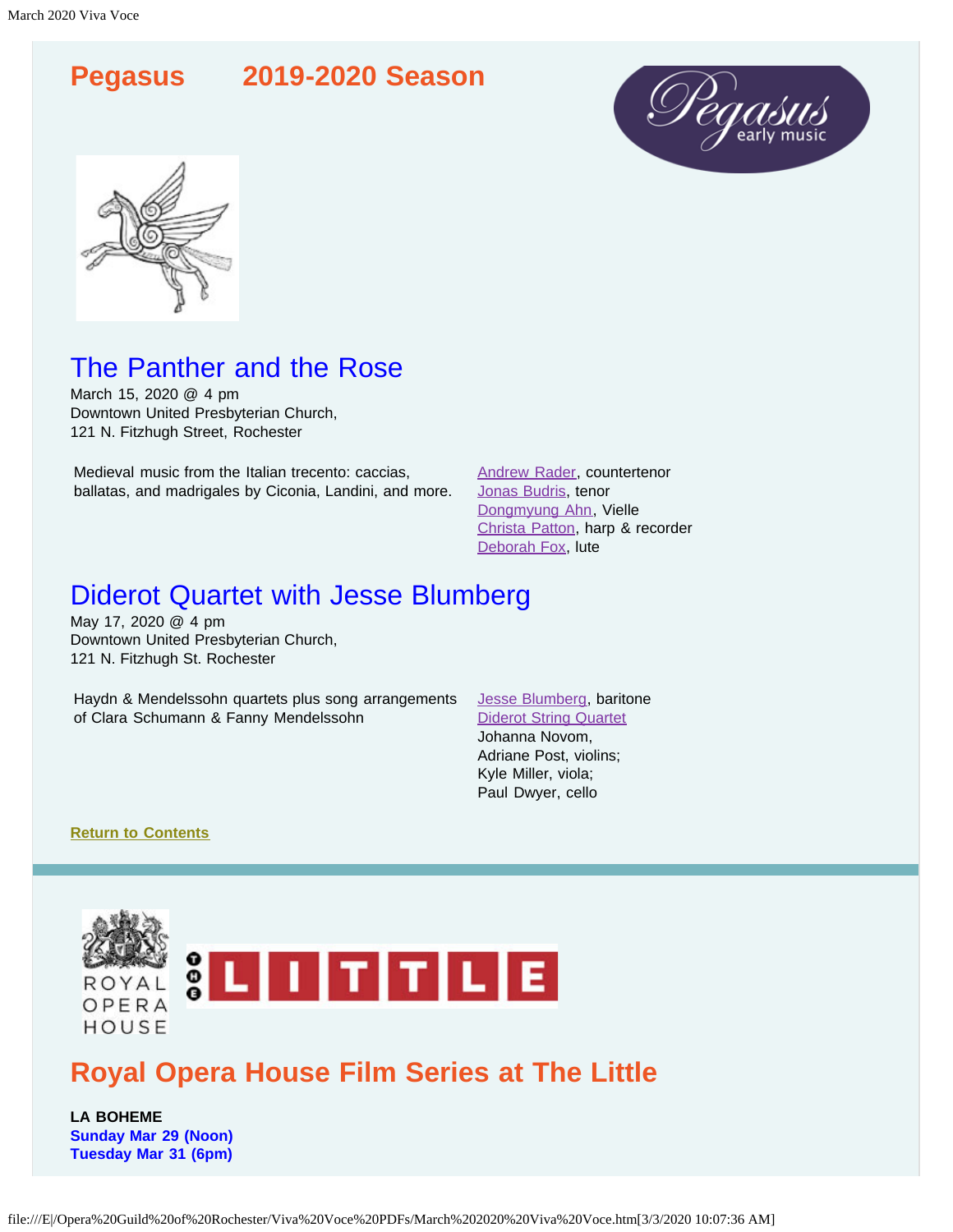The Little Royal Opera House Series is sponsored in part by the Rochester Oratorio Society.

#### **FREE:** informal meet-ups after the Sunday showing in the Little CafA©. All welcome!

#### <span id="page-4-0"></span>**[Return to Contents](#page-0-0)**





[Return to Contents](#page-0-0)

#### **ROS presents Bloch's "Sacred Service"**

#### **Friday, April 24, 2020 | 7:30 PM**

Hochstein Performance Hall 50 Plymouth Ave N Rochester, NY 14614

#### [Click Here to Purchase Tickets](https://tickets.vendini.com/ticket-software.html?t=tix&e=803944be2c01a48fa44bfdb7f0108179&vqitq=1bc33252-1e67-4e3c-883d-e5a706f4533e&vqitp=e6f92759-9692-45d2-891d-dd9ee79884db&vqitts=1580065950&vqitc=vendini&vqite=itl&vqitrt=Safetynet&vqith=8900e0fd1c40ffff87c3100b4bc18a63)

The ROS commemorates the 75th anniversary of the liberation of the concentration camps through an inspiring performance of Bloch's "Sacred Service," sung in Hebrew and English. Cantor Isaac Assor is the soloist with the ROS orchestra and chorus in this fifth annual collaboration with the University of Rochester Humanities Center.

# <span id="page-4-1"></span>**Mark Daniels Album Release**

Mark Daniels, well known to the Rochester community from recitals at the Lyric Theater and appearances at Bravo Night and the Opera Guild's Annual Donor Recital, has released his first album, "The Lyric Tenor in Recital." Accompanied by Rob Goodling, noted piano accompanist, teacher, and frequent competition juror, the album comprises opera arias, musical theater selections, and songs in six languages. To order, send Mark an email at [mdmarky76@gmail.com](mailto:mdmarky76@gmail.com). Also note that Mr. Daniels' next recital at the Lyric Theater will take place on **Sunday, April 26 at 4 pm.**

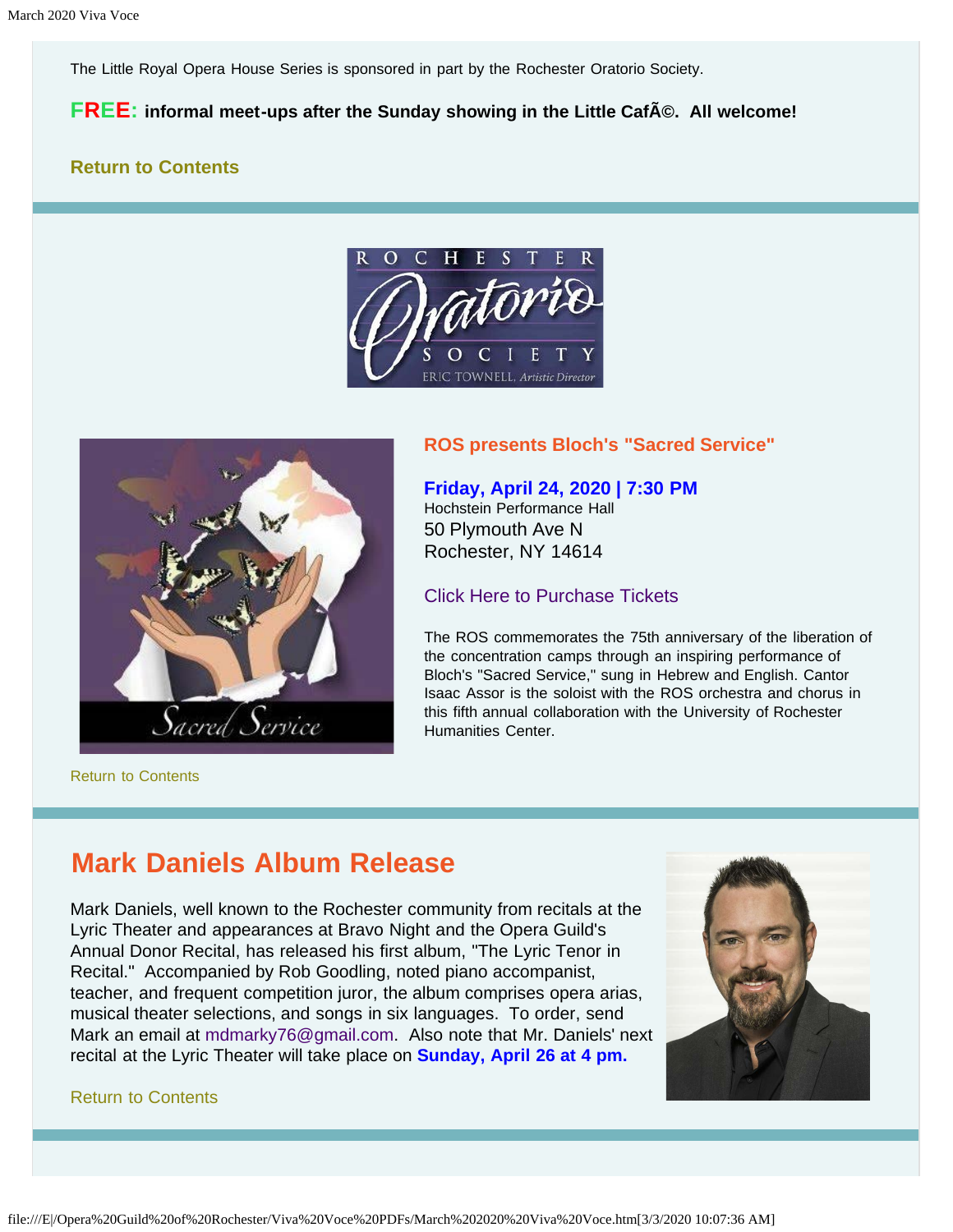# <span id="page-5-0"></span>**EASTMAN OPERA THEATRE 2019-2020 SEASON**



#### **April 2-5**, Kodak Hall

*Sweeney Todd, The Demon Barber of Fleet Street*, with music and lyrics by Stephen Sondheim and book by Hugh Wheeler.

Tickets are on sale now with **\$24 General Admission**. \$10 student tickets available. Tickets can be purchased at the Eastman Theatre Box Office, 26 Gibbs St.; by phone (585) 274-3000; or online at [http://eastmantheatre.org](http://www.eastmantheatre.org/).

the doomed sea captain of the title..

[Return to Contents](#page-0-0)

# <span id="page-5-1"></span>**Metropolitan Opera HD Season 2019 - 2020**

# **All showings at 12:55 pm**

**Wagner,** *Der Fliegende Holländer*  **March 14**  For more info, **[click here](https://www.metopera.org/season/in-cinemas/2019-20-season/der-fliegende-hollander-live-in-hd/)**



production by Fran<sub>AS</sub>ois Girard, whose the recent Met standard for Wagner stagings. With sweeping sets by John Macfarlane, Girard's new production turns the Met stage into a rich, layered tableau reminiscent of a vast oil painting. The gifted German soprano Anja Kampe, in her Met debut run, is the devoted Senta, whose selfless love is what the Dutchman seeks, with bass Franz-Josef Selig as her father,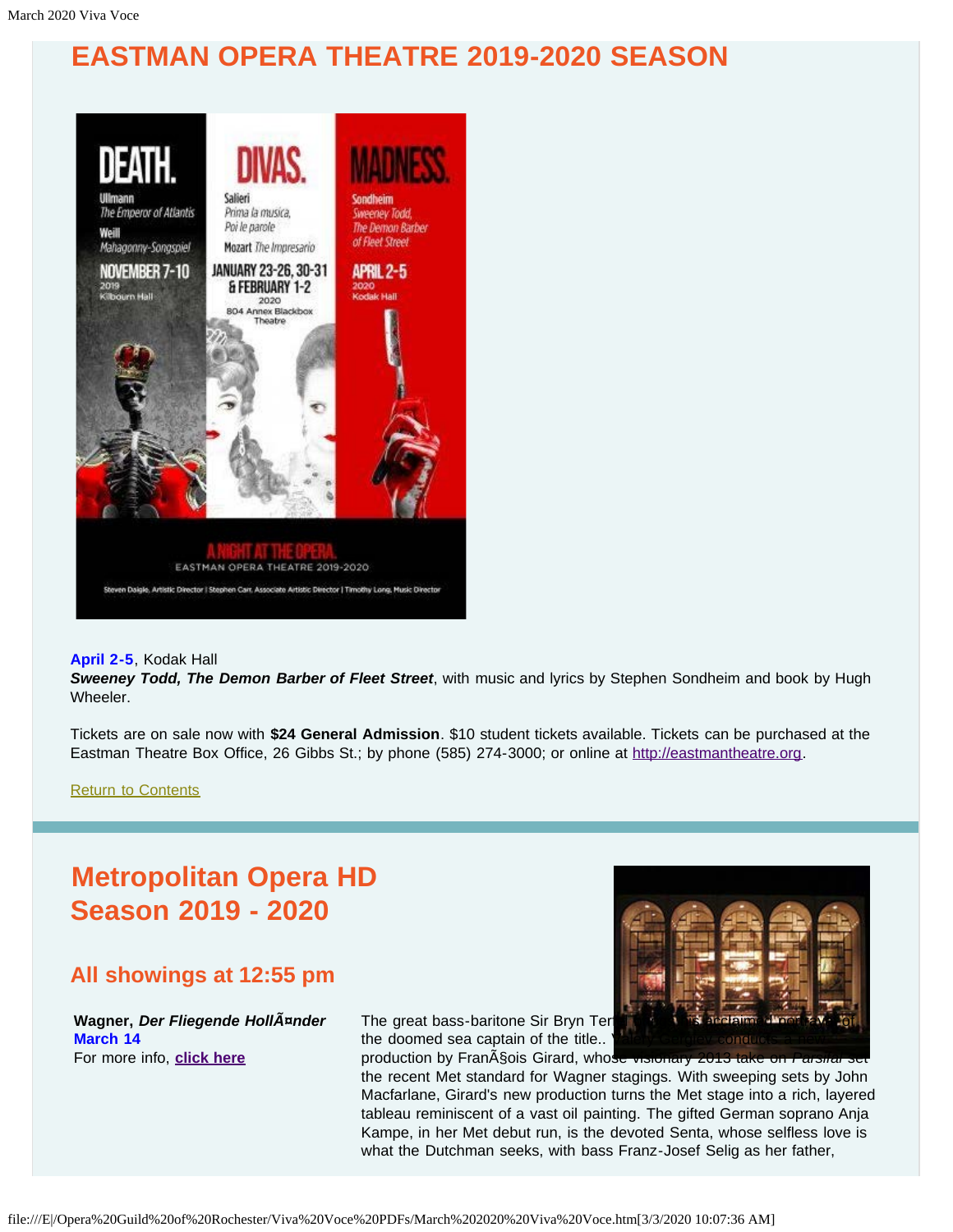**Puccini,** *Tosca*  **April 11**  For more info, **[click here](https://www.metopera.org/season/in-cinemas/2019-20-season/tosca-live-in-hd/)**

**Donizetti,** *Maria Stuarda*  **May 9**  For more info, **[click here](https://www.metopera.org/season/in-cinemas/2019-20-season/maria-stuarda-live-in-hd/)**

Daland, and tenor Sergey Skorokhodov as her deserted former lover, Erik. [Click Here](#page-10-1) for an essay on *Der Fliegende Holländer*.

Soprano Anna Netrebko, whom the *New York Times* hailed as "magnificent" when she made her role debut as Tosca in 2018, returns as Puccini's explosive diva. Tenor Brian Jagde is the idealistic painter Cavaradossi, and baritone Michael Volle completes the opera's fatal love triangle as the sinister Scarpia. Bertrand de Billy conducts Sir David McVicar's stunning production.

Soprano Diana Damrau, following her triumph as Violetta in last season's new production of Verdi's *La Traviata*, returns as the martyred Mary, Queen of Scots, in Donizetti's bel canto showcase. Star mezzo-soprano Jamie Barton is her imperious rival Queen Elizabeth I, and the silkenvoiced tenor Stephen Costello is the noble Earl of Leicester. Maurizio Benini conducts Sir David McVicar's handsome production.

#### **[Return to Contents](#page-0-0)**

<span id="page-6-0"></span>

#### **Giacomo Puccini's** *Tosca* **May 1 & 3, 2020**

Against a backdrop of intense political unrest, all of Rome is under control of the corrupt police chief Scarpia. When he becomes obsessed with the fiery diva Tosca, she takes a stand in the name of all she holds sacred-art, freedom, and love-in an attempt to free her lover and save herself. Experience the heartbreak, drama, and intrigue of Puccini's timeless masterpiece and enjoy its beloved music. Will love prevail? And at what cost? **[Click Here](https://www.syracuseopera.org/subscriptions) to Buy Tickets** 

[Return to Contents](#page-0-0)

# **Rochester International Vocal Competition**

## **Rising Stars | Distinguished Judges | An Event Like No Other**

Be there as young artists perform thrilling renditions of the most moving classics of opera, art song, and oratorio. Participate in this one-of-a-kind evening of music by voting for your favorite performance.

Purchase a VIP ticket for special reserved seating and parking, as well as a chance to meet the distinguished panel of judges in a private cabaret setting with wine, hors d'oeuvres, and dessert.

#### **Saturday, May 2, 2020 | 6:30 PM**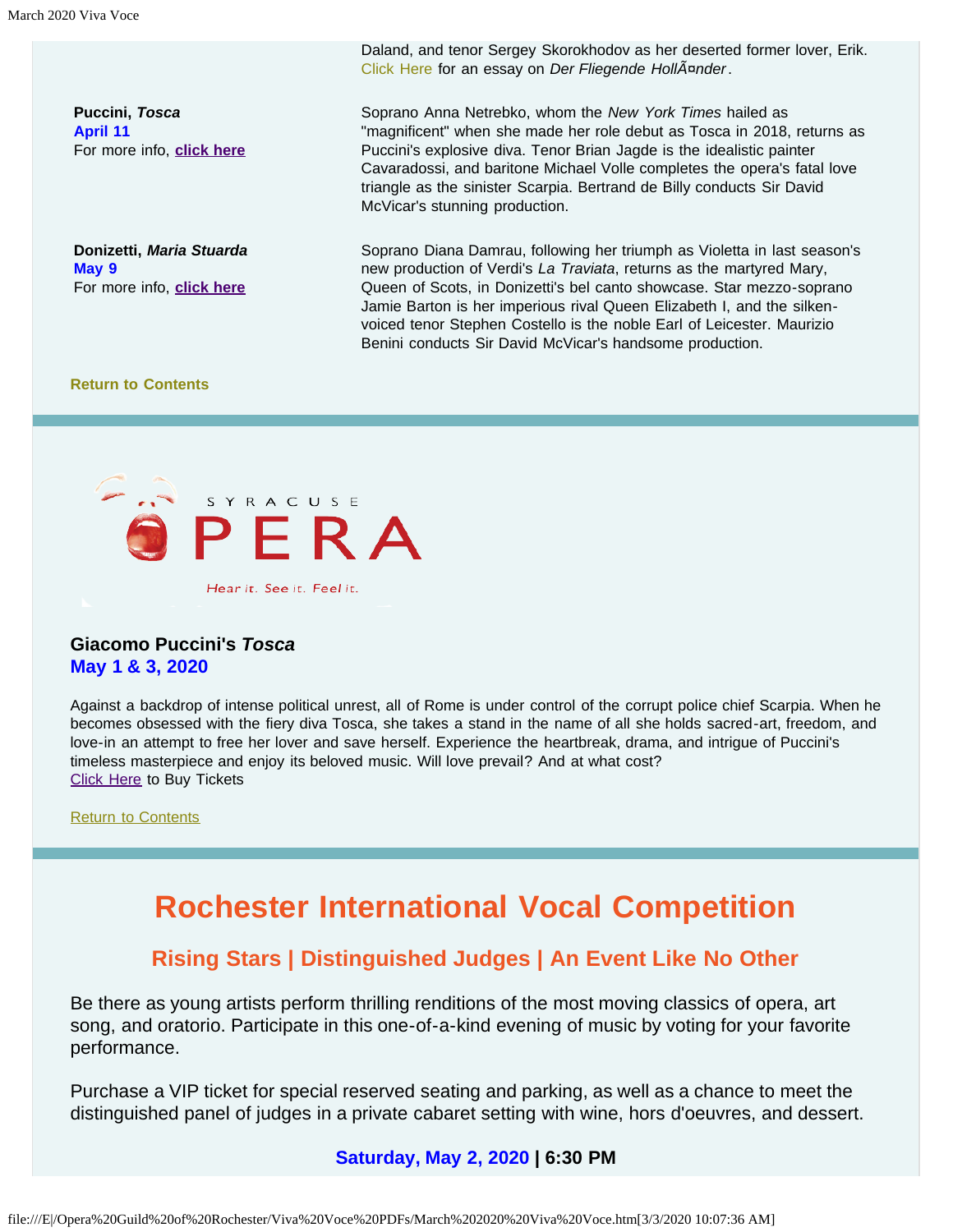### Rochester Lyric Theatre 440 East Avenue Rochester NY, 14607

For more information and to purchase tickets, go to [rossings.org](http://www.rossings.org/)

[Return to Contents](#page-0-0)

# <span id="page-7-0"></span>**Annual Recital**

Each year we invite our donors to an Opera Guild recital with an emerging operatic talent. This year's event features baritone [Samson McCrady,](https://www.samsonmccrady.com/) who returned to Washington National Opera last fall as a Young Artist for the 2019-2020 season, where he sang Papageno in the Maurice Sendak production of The Magic Flute.

The Recital will take place on **Sunday, May 17, 2020**, from 2 - 3:30 pm at the Rochester Academy of Medicine, 1441 East Ave, Rochester, NY 14610. A reception with the artists, including refreshments, will follow.

**Not a donor?** Simply push the donate button, complete your gift, rsvp for the date by phone (585)385-6971) or email and your name will be on the invited list.

#### **About Our Performers**

Samson McCrady graduated from Roberts Wesleyan College in December 2015 with a degree in vocal performance. He won first place in the Rochester Lyric Opera recital competition and gave a recital there in March 2016. He also won first place in the Classical Singer Competition at the Boston Convention in May, 2016.

While a student at Cincinnati College Conservatory, he was invited to be a Young Artist at Opera Theatre of St. Louis in the summer of 2018, and a Young Artist in the Domingo-Caffritz program at Washington National Opera for the 2018-2019 season, where he sang the role of Wagner in *Faust*. Samson spent the summer of 2019 as a fellow at the Aspen Music Festival where he sang the lead baritone role in the Missy Mazzoli 2018 opera, *Proving Up*. He was invited back to Washington National Opera last fall as a young artist for the 2019-2020 season, where he sung Papageno in the Maurice Sendak production of *The Magic Flute*.

[Listen to Samson McCrady singing an excerpt of the Sextet from La Cenerentola.](https://www.youtube.com/watch?v=W-VcuZMaqtk) 

Samson will be accompanied by Brock Tjesvold, who has performed throughout the United States with many up-andcoming musicians, as well as established ensembles. Brock is currently pursuing a Doctorate of Musical Arts at the Eastman School of Music, studying with Dr. Andrew Harley. He previously completed his master's degree at the University of Michigan with Martin Katz and a Performer's Certificate at the Jacobs School of Music at Indiana University, studying with Anne Epperson and Kevin Murphy.

Most recently, he was the official pianist for the 2019 Donald Runnicles Musical Arts Scholarship Competition Finals at the Grand Teton Music Festival. Brock was a collaborative piano fellow at the 2018 Music Academy of the West in Santa Barbara, CA., studying with Jonathan Feldman, and other recent performance highlights include Shostakovich's Piano Concerto No. 2 with the National Repertory Orchestra and a performance at Carnegie Hall with clarinetist Amy Humberd. In March 2020, he appeared as piano soloist with  $\tilde{A}$ †PEX Contemporary Performance Ensemble for a performance of Berg's *Kammerkonzert.*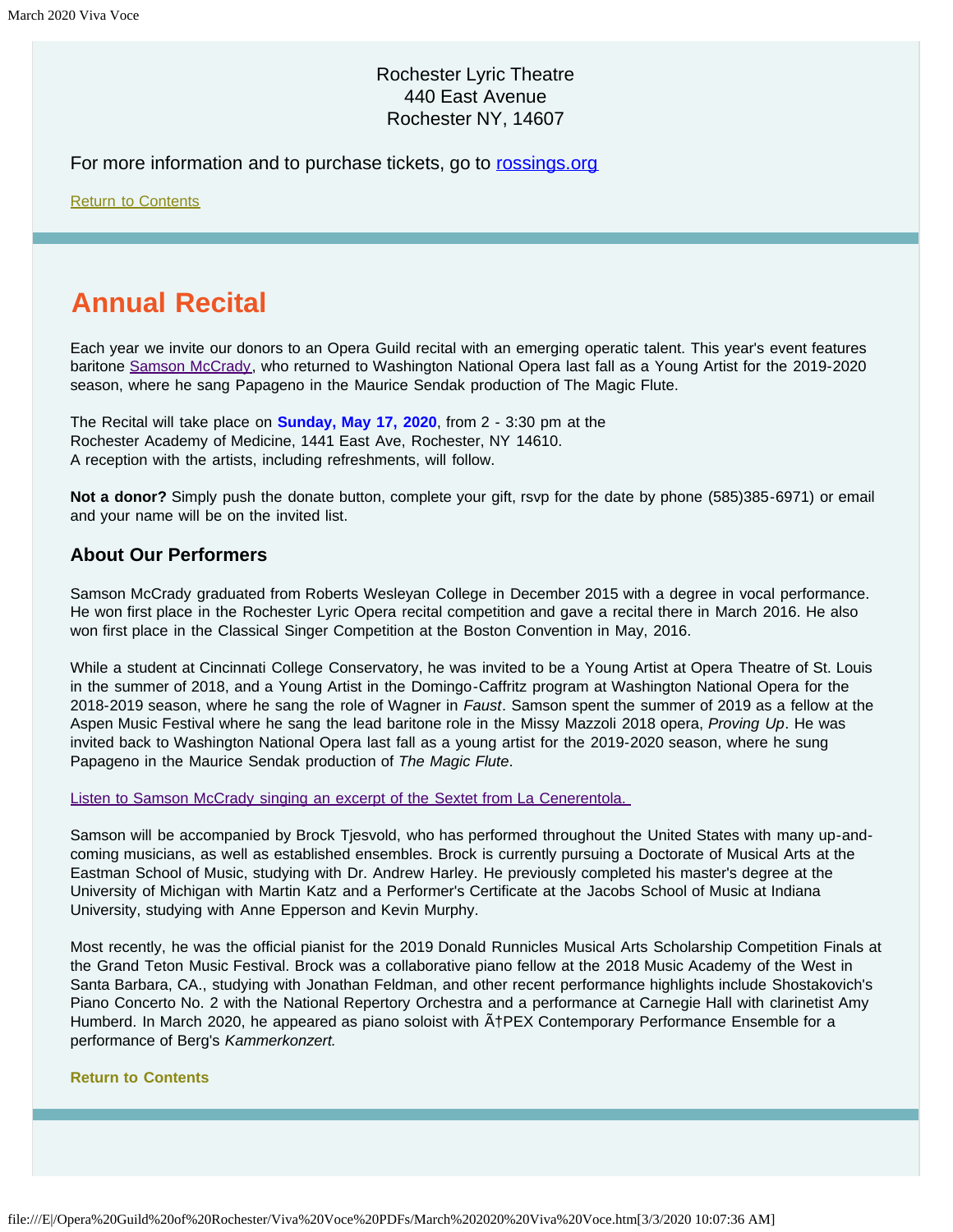# <span id="page-8-0"></span>**Rochester Academy of Medicine**





**[Return to Contents](#page-0-0)**

# TRICITIES

<span id="page-8-1"></span>**Tickets, call 607-772-0400; Box office information and to buy online, see [tricitiesopera.com/box-office](http://tricitiesopera.com/box-office)**

#### **A Little Night Music**

April 24 & May 1, 2020 - 7:30pm April 26 & May 3, 2020 - 3:00pm

Tri-Cities Opera Center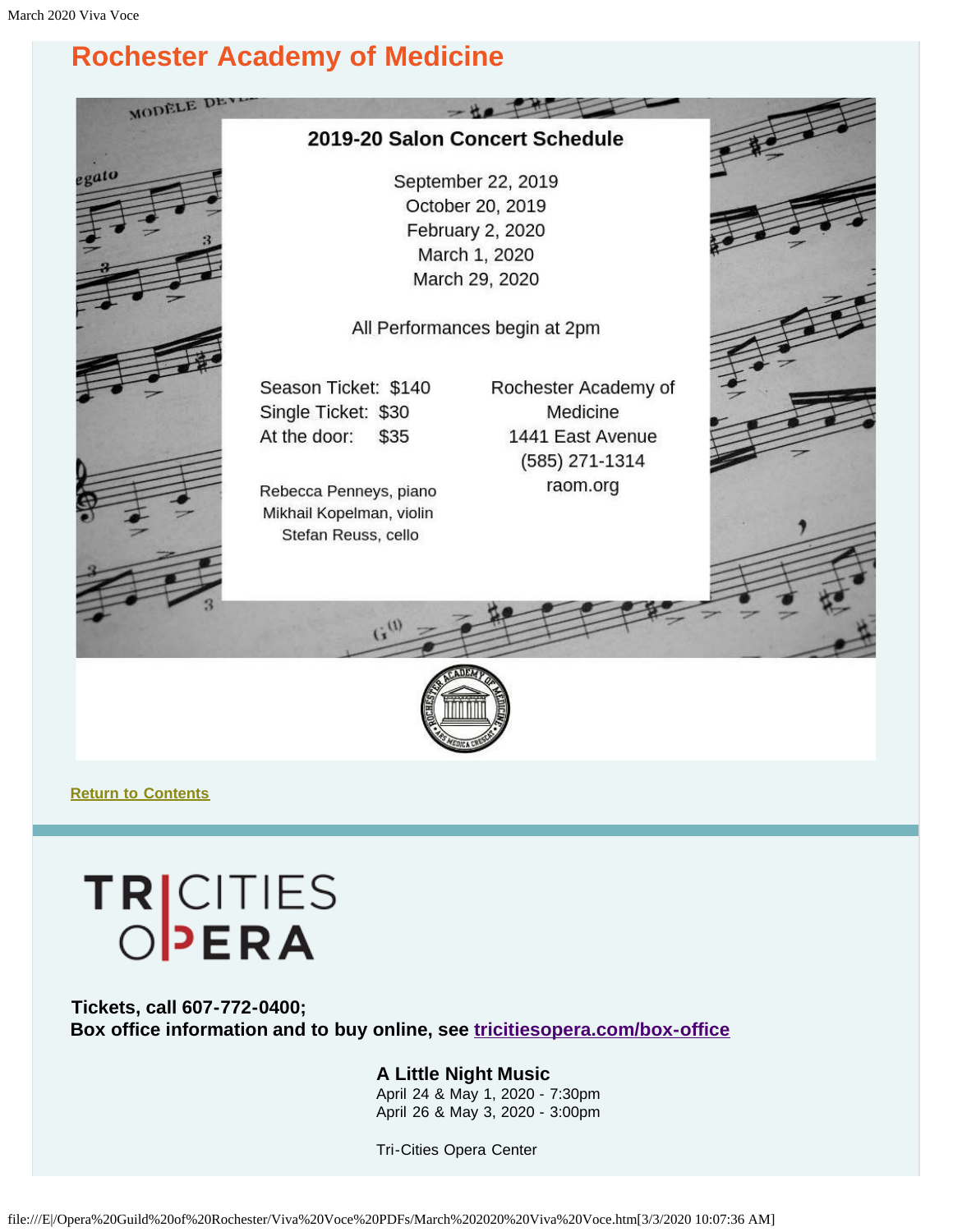

**April 24 & May 1, 2020 - 7:30pm April 26 & May 3, 2020 - 3:00pm** 315 Clinton Street Binghamton, NY 13905

Sondheim creates a stunning tour de force when he takes Ingmar Bergman's film, *Smiles of a Summer Night*, and turns it into a musical of masterful execution and elegance. Winner of four Tony Awards, this is a musical work that has forever entranced the world of theatre, including the popular song "Send in the Clowns". The cast includes Kevin Bryant (Henrik), Emily Geller (Desiree), Chelsea Melamed (Charlotte), Gina Moscato (Anne), John Shelhart (Fredrik), and Heidi Weeks (Madame Armfeldt). The production is directed by James Kenon Mitchell, conducted by Joshua Horsch.

**Preview Gala Thursday, May 14, 2020, 7:30PM**

#### **Preview Gala**

Thursday, May 14, 2020, 7:30PM SAVOCA HIBBITT HALL TRI-CITIES OPERA CENTER 315 Clinton Street. Binghamton, NY 13905 Opera does Broadway in this musical review! Our top-notch Resident Artists sing their 'farewell' at this rollicking evening of Broadway favorites! ONE NIGHT ONLY! \$29 & \$39 gets you a fantastic show with concessions available in the lobby.

[Return to Contents](#page-0-0)

# <span id="page-9-0"></span>**GREAT OPERA-TUNITIES**

**(For those wishing to explore opera without spending a lot of money)**

**FREE - Friends of Eastman Opera Voice Competition**. Look for listing in February 2021 *Viva Voce*. 8 pm, Kilbourn Hall, Gibbs Street, Rochester.

**FREE - The Lotte Lenya Competition**: young multi-talented singer/actors performing both opera and musical theater selections. See *Viva Voce* for more information about the event being held on Saturday, May 2nd, 2020.

**FREE - Opera Guild Lectures** in September at Fairport Library, February and March (with many video selections) at Brighton Memorial Library, 7 pm, 2300 Elmwood Ave, see February and March issues for listing.

\$9/10 suggested donation - Opera Guild "Beat the Blahs." Opera DVD presentations at Temple B'rith Kodesh. Four Sundays in January at 1 pm, see the 2021 schedule in Nov and Dec 2020 issues. Pre-performance talk, refreshments at intermission, children and students always FREE.

**\$24**; UR students \$10 with ID - **The Eastman Opera Season**: (Eastman voice students). Pre-performance talks; see full listing in *Viva Voce*.

**\$25 per (senior) ticket - Metropolitan Opera simulcasts** in HD of live performances on Saturdays usually at 1 pm. An encore performance, not live, is given on the Wednesday following for \$23. Theaters are at Tinseltown, Eastview, Webster and Henrietta. See full listing and essays in *Viva Voce.*

**FREE** - Opera Guild **Bravo Nights** at The Little Caf©, live accompanied singers perform opera favorites in an informal atmosphere. See *Viva Voce* for next date.

**\$18** Opera performances from the Royal Opera House at Covent Garden are screened several times a year at **The Little Theatre**, as listed in *Viva Voce*.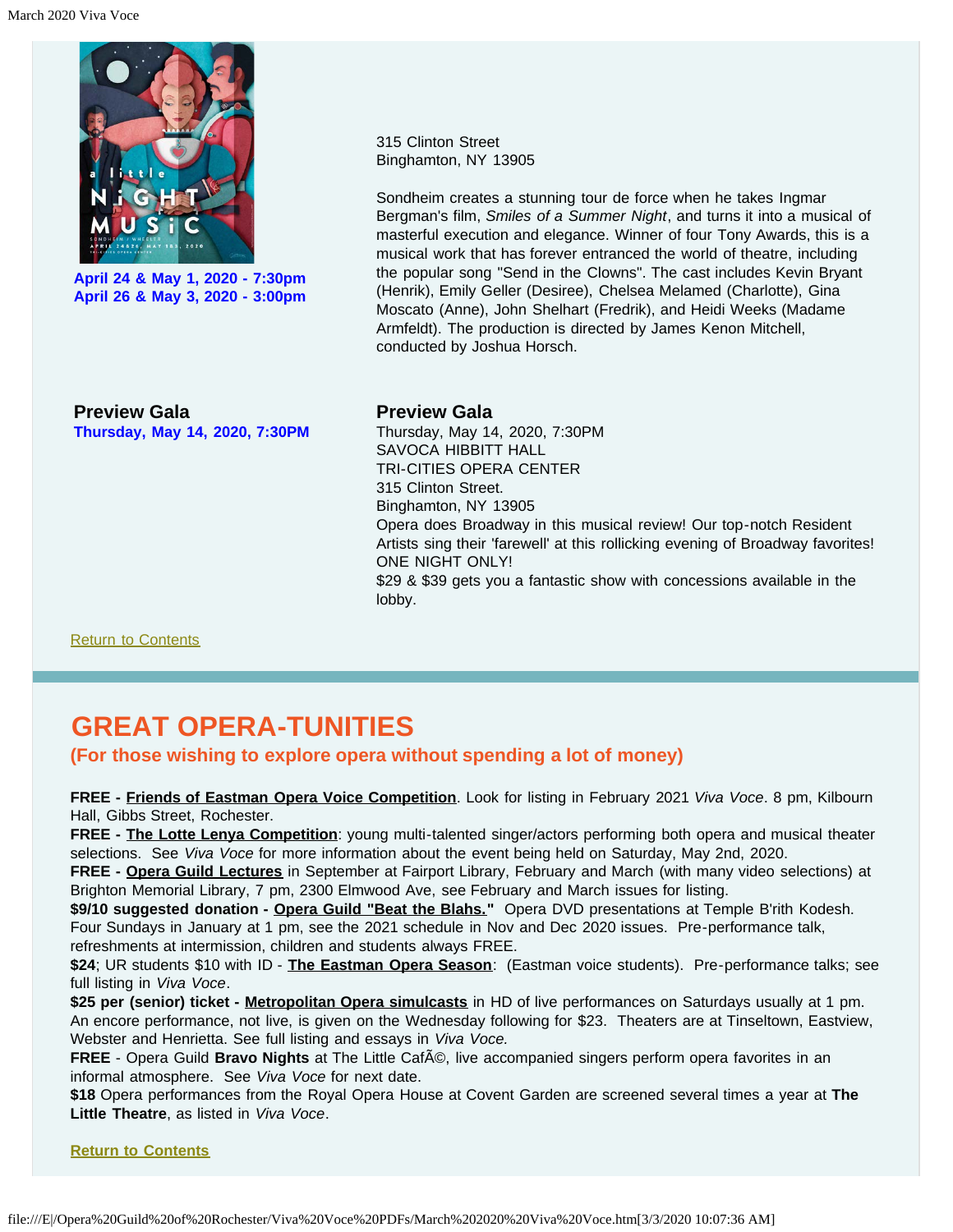

<span id="page-10-0"></span>**AIDA** April 18, 2020 to May 8, 2020 [Learn More](https://www.coc.ca/productions/18731) **THE FLYING DUTCHMAN** May 1, 2020 to May 16, 2020

**[Return to Contents](#page-0-0)**

# <span id="page-10-1"></span>**Der Fliegande HollAnder (The Flying Dutchman) Peter Dundas**

You may know the fable of the *Flying Dutchman*. It is the story of an enchanted ship which can never arrive in port, and which since time immemorial has been sailing about at sea. When it meets a vessel, some of the unearthly sailors come in a boat and beg the others to take a packet of letters home for them. The letters are always addressed to people whom no one knows, and who have long been dead, so that some late descendant gets a letter addressed to a faraway great-great-grandmother, who has slept for centuries in her grave. That timber specter, that *Flying Dutchman*, is so called from the captain, a Hollander named Vanderdecken, who once swore by all the devils that he would get around the Cape of Good Hope in spite of a fearful storm, though he should sail till the Day of Judgement. The devil took him at his word, and therefore he must sail forever.

It was Heinrich Heine (1797-1856) who introduced the idea of redemption to the story. In his book, "Memoirs of Herr Von Schnabelewopski," published in 1834, he discussed and modified the legend: the devil will now allow the 'enchanted' captain to land once in seven years, get married, and so find opportunities to save his soul. Before this point, in all the Dutchman stories there was no way the captain could be saved from hell. The character of Senta was added to be the vehicle of the Dutchman's redemption. In the memoirs, Heine also mentions the song later used in the opera by Wagner, the Ho-i-ho Song of the Sailors, in his poetic description of his experience on leaving Hamburg to sail for Amsterdam.

"It was a charming spring day when I first left Hamburg. I still hear the joyous, long-drawn Ho-i-ho! of the sailors. Such a port in spring-time has a pleasant similarity with the feelings of a youth who goes for the first time out into the world on the great ocean of life. All his thoughts are gaily variegated, pride swells every sail of his desires-ho-i-ho! But soon a storm rises, the horizon grows dark, the wind's bride howls, the planks crack, the waves break the rudder, and the poor ship is wrecked on romantic rocks, or stranded on damp, prosaic sandbanks; or perhaps, brittle and broken, with its masts gone, and without an anchor of hope, it returns to its old harbor, and there molders away, wretchedly unrigged, as a miserable wreck.

Wagner was only 21 when he read Heine's version of the *Flying Dutchman* legend and then used it, six years later, to develop the plot of his opera of the same name. It was finished in 1841 and premiered at the Hoftheater in Dresden on January 2, 1843, conducted by Wagner himself. The costume designer for that performance was Ferdinand Heine, who contacted Wagner with questions about his opera. Unfortunately, this letter cannot be found. We do not know if Ferdinand was even related to Heinrich. However, we do have a letter written by Wagner to Ferdinand Heine, in July 1843, which confirms his knowledge of the Heine modification and the introduction of Senta, the daughter of Daland, the Norwegian captain in the opera.

As to Wagner's particular approach to the story, we have the following:

He writes, "When I wrote my *Flying Dutchman* [1841], it was in the firm conviction that I could not proceed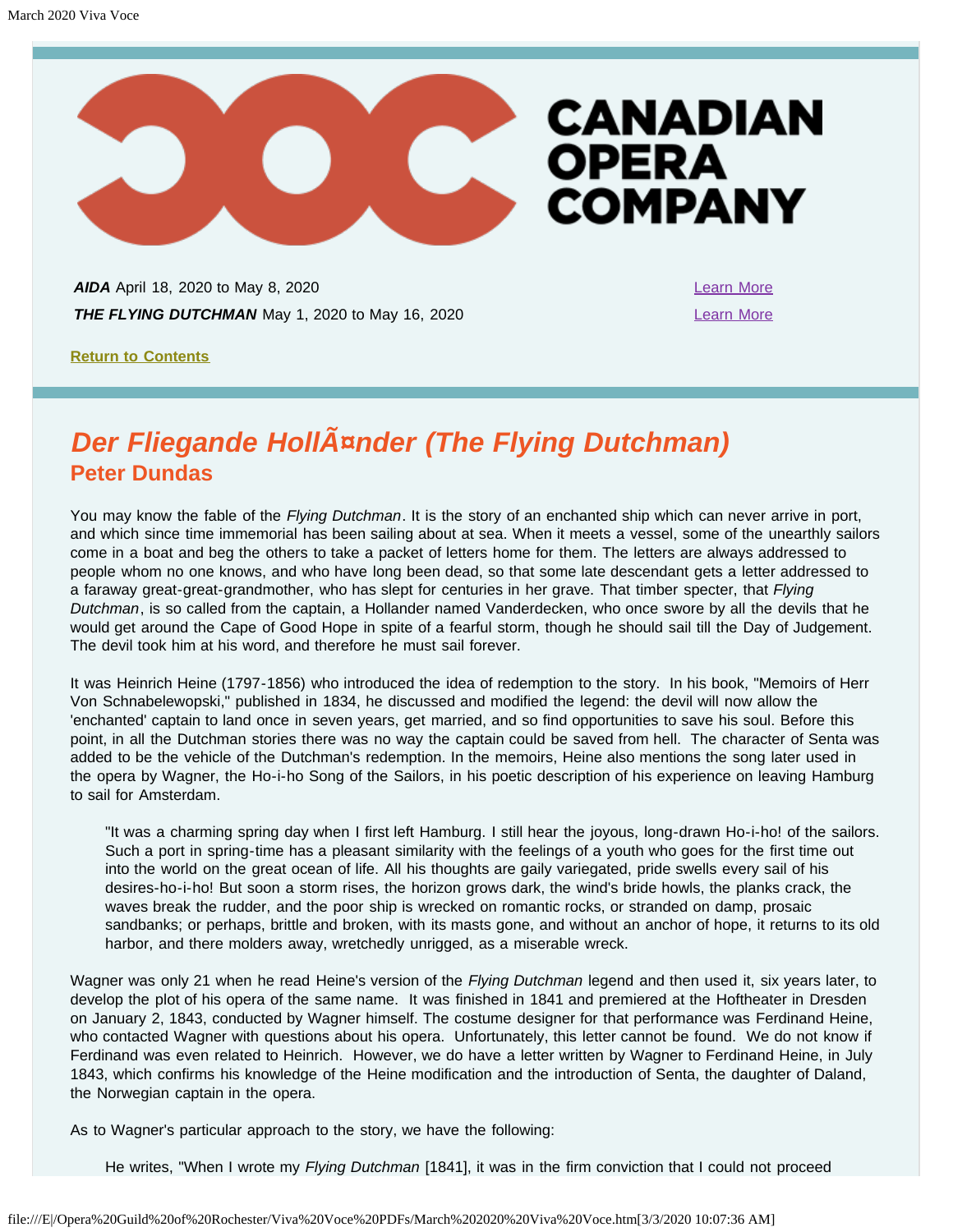otherwise than I did. During my famous sea-voyage and amid the Norwegian cliffs the subject - already long known to me through your namesake - acquired for me a quite peculiar color and individuality, gloomy, it is true, but deriving from the nature common to all of us, not at all from the speculation of a gloom-sick enthusiast. But the vast wild ocean, with the legends woven about it, is an element that does not lend itself obediently and willingly to being trimmed into a modern opera; and I saw that the whole story of the Flying Dutchman, filled as it is with the roar of the sea - which now took such complete possession of me that it cried out for artistic reproduction - would have to be atrociously cropped and mangled to be made into an opera text with piquant suspenses, surprises and so forth with the modern taste demands. Therefore, I preferred not to modify the material, just as it lay to my hand, to any further extent than is required by a dramatic action, leaving the full aroma of the legend entirely free to spread itself over the whole. Only in that way, I believe, could I cast upon the spectator the full spell of that strange mood in which anyone with a feeling for poetry can take to his heart this gloomiest of legends." ("Richard Wagner's Letters to his Dresden Friends", published by H Grevel and Co., London 1890).

**[Return to Contents](#page-0-0)**

# <span id="page-11-0"></span>**Donations**

**As an** *Amici***, your contribution in any amount is greatly appreciated. All donation levels receive an invitation to the Annual Recital; those listed below will be given priority until a date specified on the invitation, and at the** *Comprimario* **level and above may request extra tickets.**

*Chorus***: \$50 per person, \$80 per couple.** *Comprimario***: \$100-\$149.** *Primo***: \$150-\$199.** *Maestro***: \$200-\$299.** *Impresario***: \$300 or more.**

> **Donate On Line**

**You may also mail a check to Opera Guild of Rochester, P.O. Box 25613, Rochester, NY 14625. Please include an email or other address for your tax receipt.**

**A Note on Tax Receipts from the President: I am sorry that I am unable to continue President Emerita Agneta Borgstedt's practice of sending a personal thank you note to each contributor. The IRS does not require a charity to give, or the donor to have, a formal acknowledgment from the charity for donations under \$250.00. Your cancelled check or credit card record is sufficient evidence for your donations below this amount if you itemize them. Donations of \$250.00 and above will receive the required acknowledgment from the Opera Guild before January 31st following the end of the calendar tax year. The invitation to the Annual Recital is our way of showing our appreciation to our donors and we sincerely hope to see you there!**

**[Return to Contents](#page-0-0)**

Submission deadline for the next issue is the 15th of the previous month